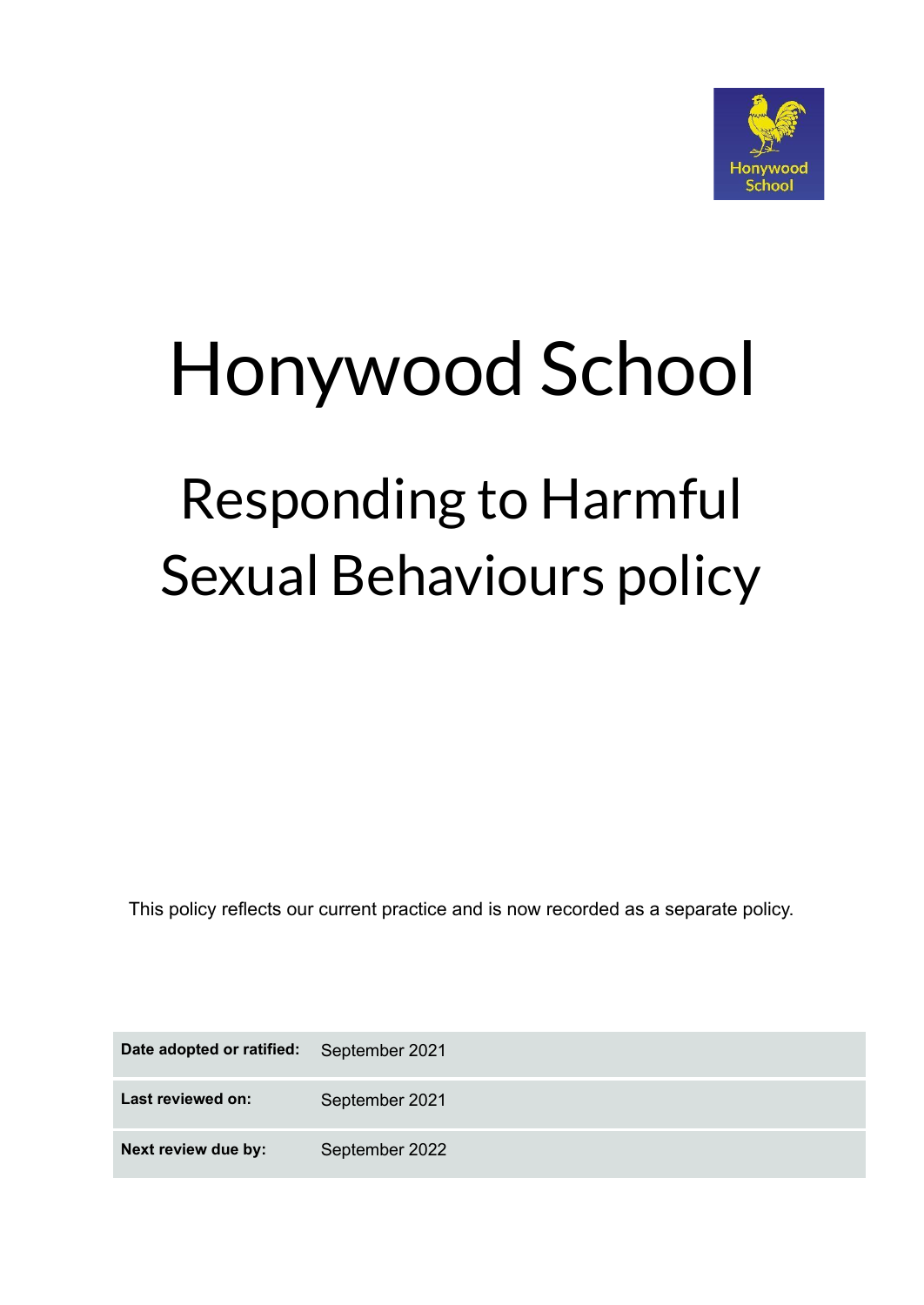#### **Responding to Harmful Sexual Behaviours**

The policy is based on the guidance from the Department of Education issued in 2018.

Honywood School is determined to provide a safe and nurturing environment for all learners. Our PSHE programme promotes healthy and respectful relationships, and our school code of conduct includes expectations around respectful communication and treatment of others.

It is normal for some children and young people to display sexualised behaviour towards their peers as they develop. However, sexualised behaviour between peers that has become harmful or abusive is unacceptable and must be addressed.

Our school recognises that learners are vulnerable to and capable of abusing their peers sexually. We consider any allegation of peer-on-peer sexual abuse seriously and do not tolerate or pass off harmful sexual behaviour as 'banter', 'just having a laugh' or 'part of growing up'. These allegations are managed in the same way as any other child protection concern and follow the same procedures, including seeking advice and support from other agencies as appropriate.

This policy is in line with the safeguarding requirements in Keeping [Children](https://assets.publishing.service.gov.uk/government/uploads/system/uploads/attachment_data/file/1014057/KCSIE_2021_September.pdf) Safe in [Education](https://assets.publishing.service.gov.uk/government/uploads/system/uploads/attachment_data/file/1014057/KCSIE_2021_September.pdf) (Department for Education ('DfE'), 2021), which we must work to; Part 5 of the Keeping Children Safe in Education statutory guidance sets out how schools should manage reports of child-on-child sexual violence and harassment. This policy also links to the guidance issued by the DfE in 2018: Sexual violence and sexual [harassment](https://eur02.safelinks.protection.outlook.com/?url=https%3A%2F%2Fwww.gov.uk%2Fgovernment%2Fpublications%2Fsexual-violence-and-sexual-harassment-between-children-in-schools-and-colleges&data=04%7C01%7C%7Cf2e9fff87b2149eb72d208d8fe84ac80%7Ca8b4324f155c4215a0f17ed8cc9a992f%7C0%7C0%7C637539193225038798%7CUnknown%7CTWFpbGZsb3d8eyJWIjoiMC4wLjAwMDAiLCJQIjoiV2luMzIiLCJBTiI6Ik1haWwiLCJXVCI6Mn0%3D%7C1000&sdata=ZYrHV9%2FJUndIMjNVX505sSFT9UICMSs637uOd9Oag4Q%3D&reserved=0) between children in schools and [colleges](https://eur02.safelinks.protection.outlook.com/?url=https%3A%2F%2Fwww.gov.uk%2Fgovernment%2Fpublications%2Fsexual-violence-and-sexual-harassment-between-children-in-schools-and-colleges&data=04%7C01%7C%7Cf2e9fff87b2149eb72d208d8fe84ac80%7Ca8b4324f155c4215a0f17ed8cc9a992f%7C0%7C0%7C637539193225038798%7CUnknown%7CTWFpbGZsb3d8eyJWIjoiMC4wLjAwMDAiLCJQIjoiV2luMzIiLCJBTiI6Ik1haWwiLCJXVCI6Mn0%3D%7C1000&sdata=ZYrHV9%2FJUndIMjNVX505sSFT9UICMSs637uOd9Oag4Q%3D&reserved=0).

Forcing or enticing a child or young person to take part in sexual activities, not necessarily involving a high level of violence, whether or not the child is aware of what is happening. The activities may involve physical contact, including assault by penetration (for example rape or oral sex) or non-penetrative acts such as masturbation, kissing, rubbing and touching outside of clothing. They may also include non-contact activities, such as involving children in looking at, or in the production of, sexual images, watching sexual activities, encouraging children to behave in sexually inappropriate ways, or grooming a child in preparation for abuse. Sexual abuse can take place online, and technology can be used to facilitate offline abuse.

This policy sets out how we work to prevent harmful sexual behaviours emerging and impacting on others and how we respond, should an incident occur.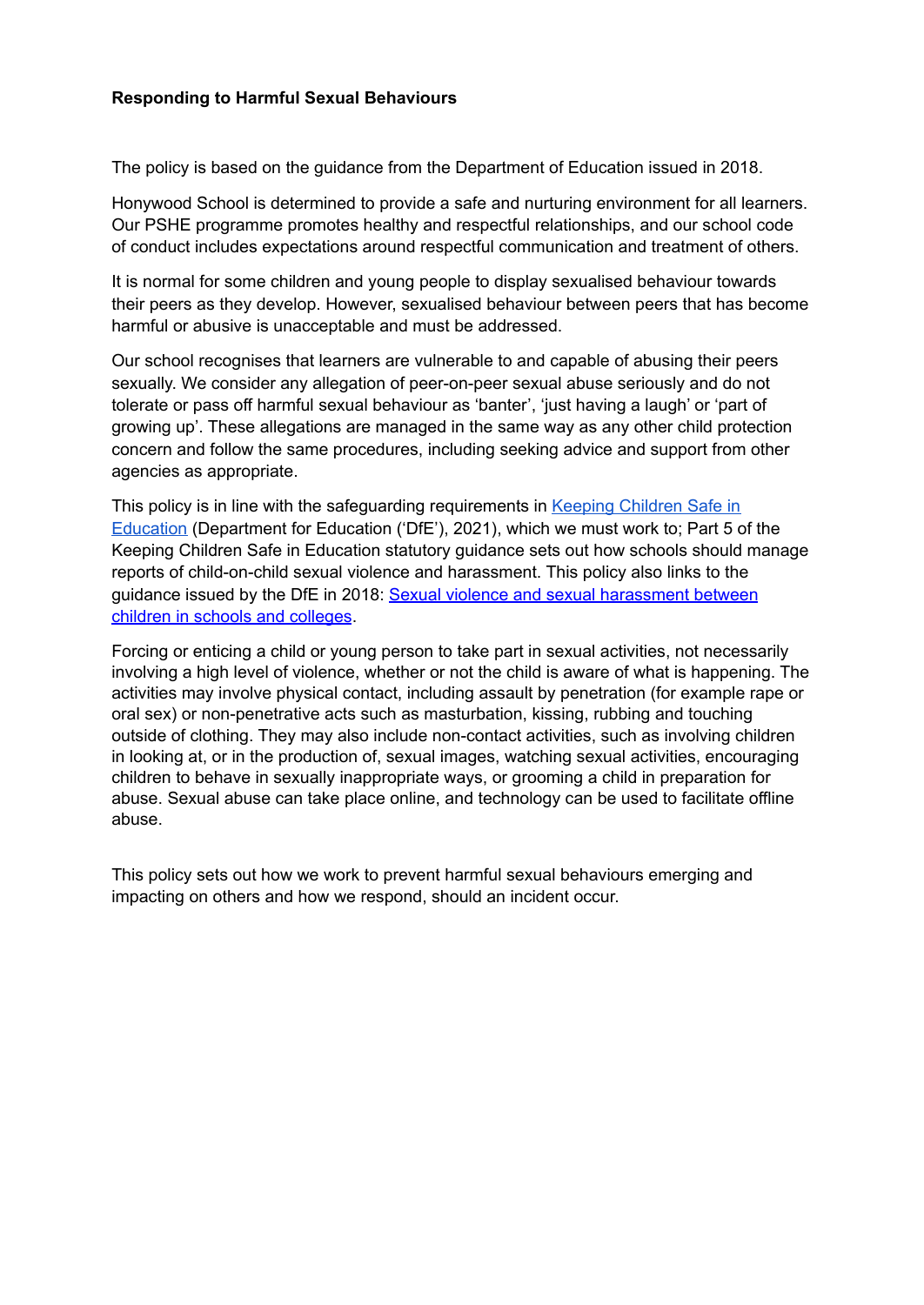#### **1. Prevention**

Education to help learners understand what constitutes a healthy and respectful sexual relationship is a central part of our PSHE programme. Consent is a theme that runs throughout this work from Year 7 to Year 11. The programme is delivered by the Learning Group Leaders. Our Relationships and Sex Education includes:

- healthy and respectful relationships
- what respectful behaviour looks like
- consent
- gender roles, stereotyping, equality and protected characteristics
- body confidence and self-esteem
- prejudiced behaviour
- what constitutes harmful sexual behaviour and that such behaviour is never acceptable
- that they must tell a trusted adult if someone is behaving in a way that makes them feel uncomfortable – and must tell a trusted adult if they witness such behaviour towards others
- that sexual violence and sexual harassment is always wrong
- how to raise and report any concerns

PSHE is delivered by the Learning Group Leaders through the Learning Session 5 programme.

We acknowledge the importance of early intervention and additional education work when there are signs of harmful sexual behaviours emerging. The NSPCC guidance emphasises the power of such interventions and that harmful sexual behaviours in the teenage years can be tackled extremely successfully. Some young people need additional education and support to develop the approaches and values that will allow them to have healthy and respectful relationships.

Our PSHE programme includes the importance of reporting low level incidents. This will help us to ensure early intervention is in place and help to stop harmful cultures and behaviours developing in school.

#### 2. **Parents and carers**

It is important that parents and carers understand what is meant by harmful sexual behaviour and reinforce key messages from school at home. We work in partnership with parents and carers to support our learners and want to help them keep their child/ren safe. Parents and carers should understand:

- the nature of harmful sexual behaviour
- the effects of harmful sexual behaviour
- the likely indicators that such behaviour may be taking place
- what to do if it is suspected that peer on peer sexual abuse has occurred

Further information to support parents and carers in relation to harmful sexual behaviour is available online, including on the [NSPCC](https://www.nspcc.org.uk/what-is-child-abuse/types-of-abuse/child-sexual-abuse/#support) and Lucy Faithfull [Foundation](https://www.lucyfaithfull.org.uk/parents-protect.htm) websites.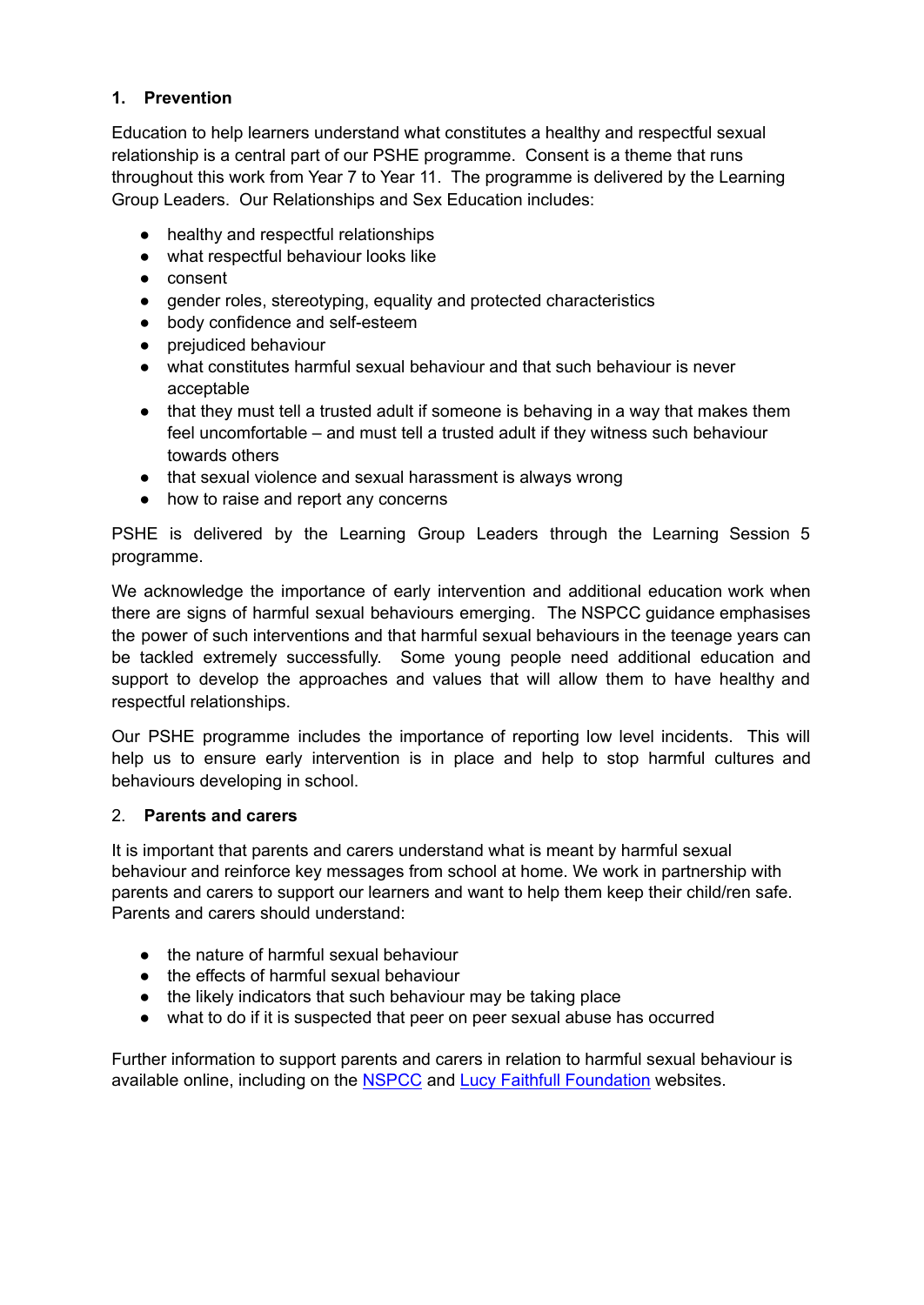#### **3. Responding to incidents**

Definitions:

- a) Sexual violence includes:
	- Rape
	- Assault by penetration
	- Sexual assault intentionally touching another person in a way that is sexual.
- b) Sexual harassment is defined by the DfE guidance as:

'unwanted conduct of a sexual nature' that can occur online and offline. Sexual harassment is likely to:

- violate a child's dignity, and/or
- make them feel intimidated, degraded or humiliated and/or
- create a hostile, offensive or sexualised environment.
- c) Sexting in this policy refers to the sharing of nude or semi -nude images electronically where one or both parties is under 18.

The current DfE guidance distinguishes between

- aggravated sexting (any of: pressure to share images, power imbalance, age imbalance, intent to harm, shared without consent, adult involvement)
- experimental sexting (mutually consensual with no power/age imbalance)
- d) Upskirting, which typically involves taking a picture under a person's clothing without them knowing, with the intention of viewing their genitals or buttocks to obtain sexual gratification, or cause the victim humiliation, distress, or alarm.
- e) Victim in this policy the word victim is used for those disclosing an incident. We acknowledge that some individuals disclosing incidents do not wish to be seen as victims. Whilst this word will be used in this policy as it is one commonly found in the guidance we receive, we would always seek to listen to each individual around how they wish to be described.

#### **4. Our Staff**

Our staff undertake annual safeguarding training where the different types of abuse and neglect are discussed; this includes information about harmful sexual behaviour and our expectations for staff vigilance about this and other potential types of abuse. Staff also receive updates on safeguarding issues throughout the school year, including about the nature and prevalence of harmful sexual behaviour, where appropriate.

Importantly, the training also ensures that our staff know what to do if they receive a report that harmful sexual behaviour may have occurred, including how to support those reporting incidents.

#### **5. Responding to an initial disclosure**

All staff complete annual Safeguarding Training and this includes how to take a disclosure. They know how difficult it is for someone to disclose an incident. They know it is essential that victims are reassured and that they know they are being taken seriously. Our training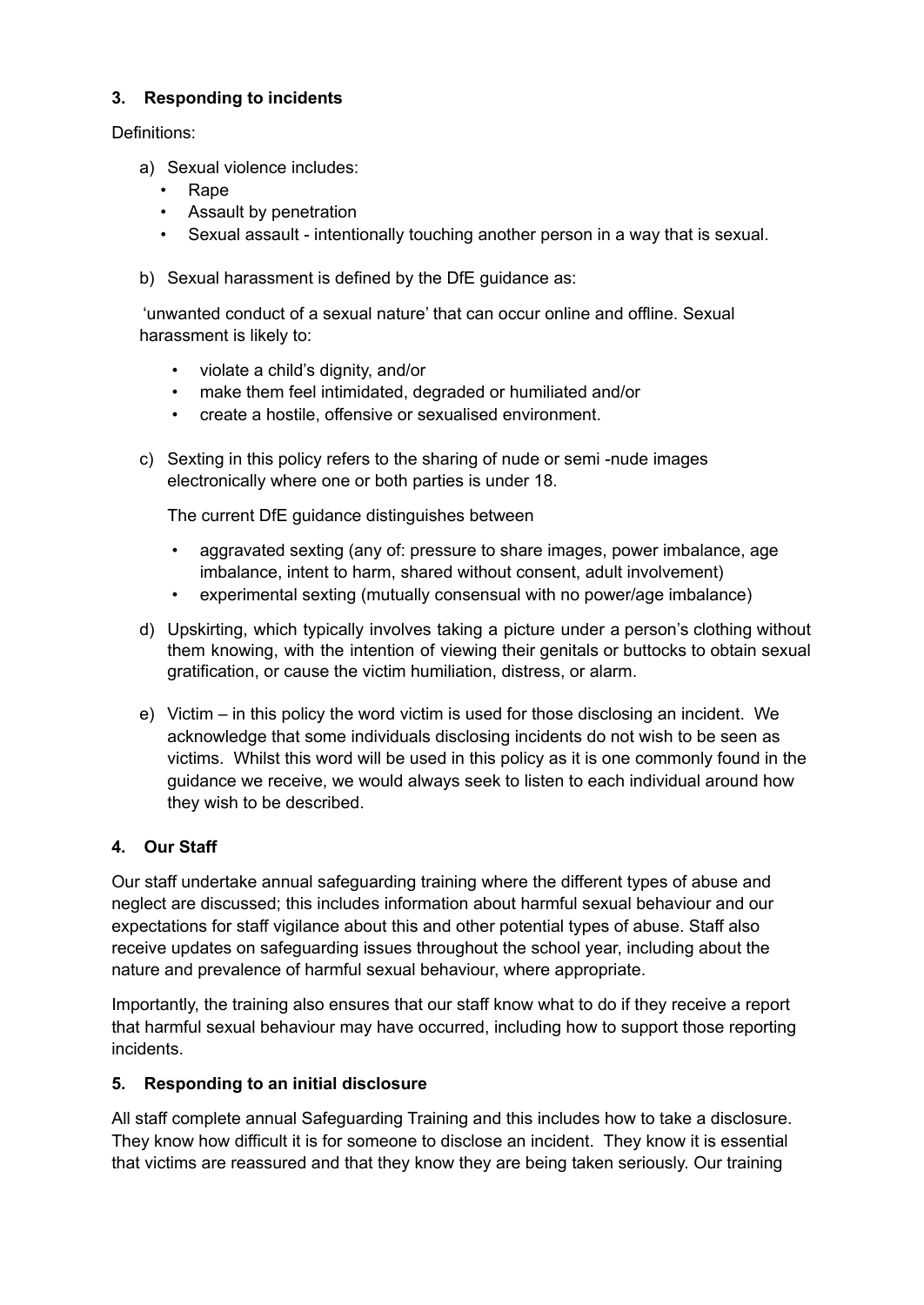ensures that all staff in school know that all such incidents must be reported to the Safeguarding Team.

The wellbeing of our learners is always central to our response to an allegation or incident of harmful sexual behaviour. Any learner reporting a concern will be treated respectfully. We will reassure them that they are being taken seriously and that they will be supported and kept safe; no learner will be given the impression that they are creating a problem by reporting abuse or made to feel ashamed.

Our safeguarding and pastoral teams will ensure the individual is supported and that all safeguarding procedures are followed.

The Designated Safeguarding Lead would always take charge of investigating and determining our response to such incidents.

We will explain next steps to the learner so they understand what will happen, including who will be informed. Where the learner already has Social Care involvement, such as a Looked After Child, a Child In Need or a child with a Child Protection Plan, we will inform the child's Social Worker and work in partnership with them as appropriate.

Whilst all incidents are judged on a case-by-case basis and decisions are made in consultation with external agencies, what follows sets out likely approaches.

#### **6. Recording**

It is essential that information relating to allegations about harmful sexual behaviour are recorded within our school, as with any other child protection concern – and in line with our Child Protection Policy. The record may form part of a statutory assessment by Children's Social Care or by another agency.

Any member of staff receiving a disclosure of harmful sexual behaviour or noticing signs or indicators of this, will record it as soon as possible, noting what was said or seen (if appropriate, using a body map to record), giving the date, time and location. The facts will be recorded as the learner presents them.

The record will then be presented to the Designated Safeguarding Lead (or Deputy), who will decide on appropriate action and record this accordingly.

If a learner is at immediate risk of harm, staff will speak with the Designated Safeguarding Lead or Deputy first, and deal with recording as soon as possible afterwards.

All related concerns, discussions, decisions, and reasons for decisions will be dated and signed and will include the action taken.

#### **7. Responding to incidents that take place in school**

Our Behaviour Policy includes as **Serious Misbehaviour:**

- **•** Racist, sexist, homophobic, trans-gender phobic, or any other discriminatory behaviour
- **•** Sexual assault, which is any unwanted sexual behaviour that causes humiliation, pain, fear or intimidation.

#### **7.1 Responding to lower-level harmful sexual behaviours**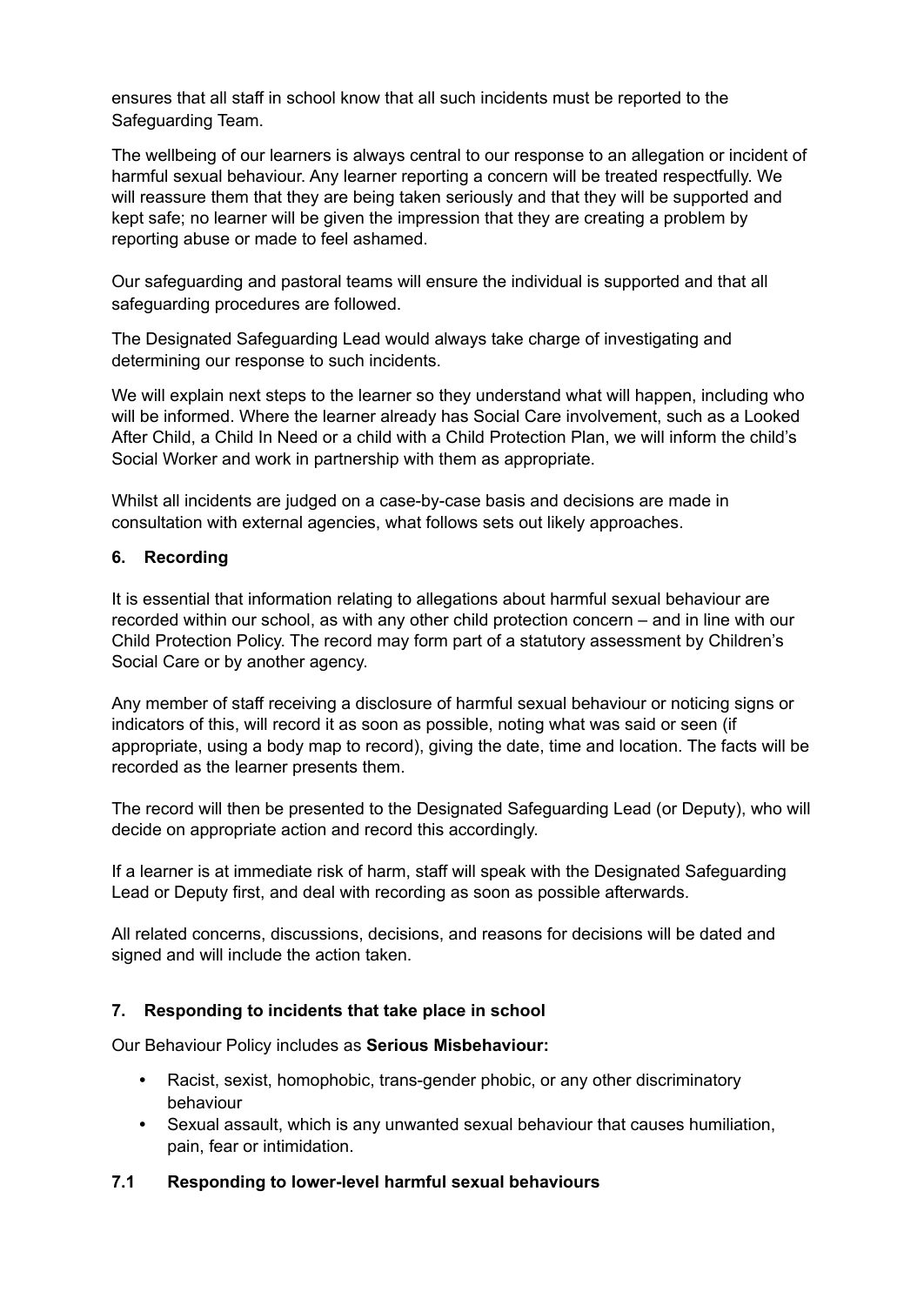**All harmful sexual behaviour is unacceptable** and will always be addressed as a serious matter.

The age of the learner will be taken into consideration in line with the NSPCC guidance.

A first offence of inappropriate language that would qualify as harassment or a first offence of a harmful sexual behaviour/sexual violence at a lower level such a *first offence* of a short inappropriate touch *above clothing*, would usually be dealt with:

- a. Making a report to any relevant external agency
- b. Communicate with parents of the victim and perpetrator (unless this would put either at risk of harm).
- c. Sanctioned using isolation or a fixed term exclusion, combined with an educational intervention.
- d. The Safeguarding lead would determine if a Risk Assessment Management Plan was required.

#### **7.2 Repeated lower-level harmful sexual behaviours**

Where behaviours of this nature are repeated, we would:

- 1) Refer the learners' behaviour to external agencies, including the police and seek advice from external safeguarding as to appropriate additional interventions for that perpetrator.
- 2) Sanction the individual at a higher level, including the potential for permanent exclusion.
- 3) Support and advise the parents of the perpetrator to help ensure behaviour change occurs.
- 4) Complete a Risk Assessment Management Plan (reviewed at least once every 3 months).
- 5) Put a contract in place to ensure that the perpetrator and victim(s) were kept apart which would last until at least the end of that stage of their education (Key Stage 3, Key Stage 4 or Sixth Form)

#### **7.3 Incidents of Sexual Violence in school**

Where a learner discloses an incident of sexual violence that has taken place in school, the school will always:

- 1) Refer the incident to the police and to the Essex Social Care Team
- 2) Investigate the incident (in accordance with any police guidance)
- 3) Inform parents of both the victim and the perpetrator (unless the police investigation prohibits this or unless this puts them at risk of harm).
- 4) Complete a Risk Assessment Management Plan

Our Safeguarding team would then look at what extra support each individual might need at this time (including the alleged perpetrator). This might include:

- a) Counselling
- b) Accessing support from Pastoral area
- c) Having a designated person on the pastoral team who they can approach at any time for additional support.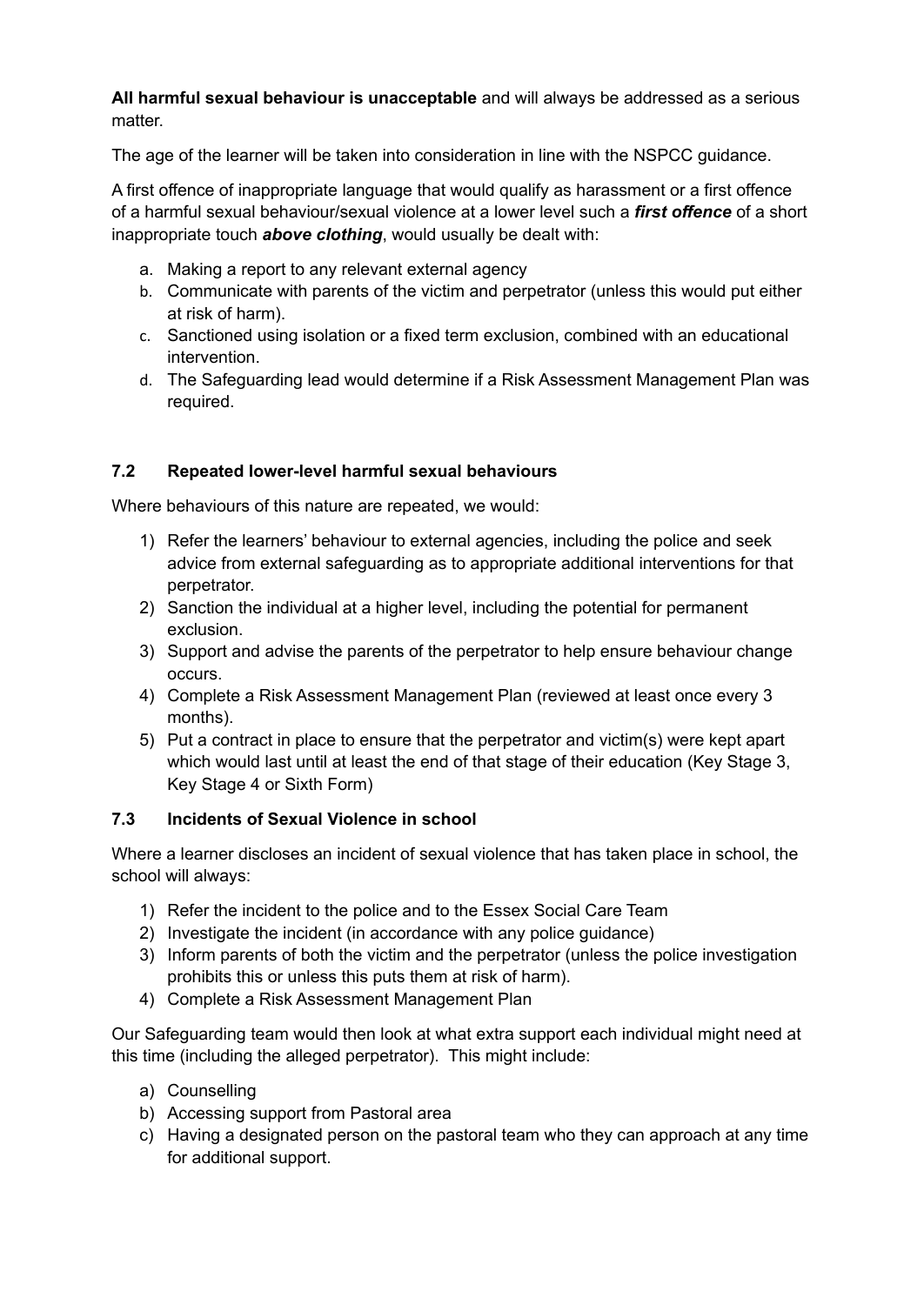The usual sanction for an incident of sexual violence in school would be a permanent exclusion (the exception would be for the lowest levels of sexual assault above clothing –see 2.3.1).

The relevant section of the Exclusions Policy is that exclusions will be used for:

- *• Actions causing gross offence to staff and/or learners, such that continued membership of the school community would be intolerable.*
- **•** *Violence to other learners that impacts significantly on their welfare or is persistent.*

#### **8. Incidents that take place outside of school**

#### **8.1 Investigating incidents that take place outside of school.**

We do not have jurisdiction to investigate incidents that take place outside of school. These incidents can only be investigated by the police.

#### **8.2 Response to incidents that occurred outside of school.**

Where these incidents are disclosed in school we would always listen non judgmentally to the learner and reassure.

We would then:

- a) Inform parents of the victim (unless this would put them at risk of harm).
- b) Support the learner/family to take the incident to the police and follow any advice given to the school by the police.
- c) Inform the parents of the alleged perpetrator (unless this would put them at risk of harm or unless this had been prohibited by the police).
- d) Refer the incident to Social Care and follow all advice given.
- e) Complete a Risk Assessment Management Plan
- f) Provide support for both the victim and the alleged perpetrator (in line with the DfE guidance) and acknowledge the pressures and challenges that each will face under such circumstances. This might include:
	- a. Counselling
	- b. Accessing support from the Pastoral area
	- c. Having a designated person on the pastoral team who they can approach at any time for additional support.

#### **8.3 Additional actions that would be taken to safeguard individuals following incidents outside of school (In line with the guidance from the DfE)**

#### **8.3.1 Following reports of rape and assault by penetration:**

- The alleged perpetrator would be removed from any classes they share with the victim. This is not an acknowledgement of the guilt of the perpetrator as the school is not in a position to determine guilt or innocence in such incidents (this is in line with the DfE guidance).
- The school would also make a plan to keep the victim and alleged perpetrator a reasonable distance apart on school premises and on transport to and from school and ensure that they were not on the same trips etc.
- A contract would be drawn up and signed so that the expectations are clear and both parties are kept apart.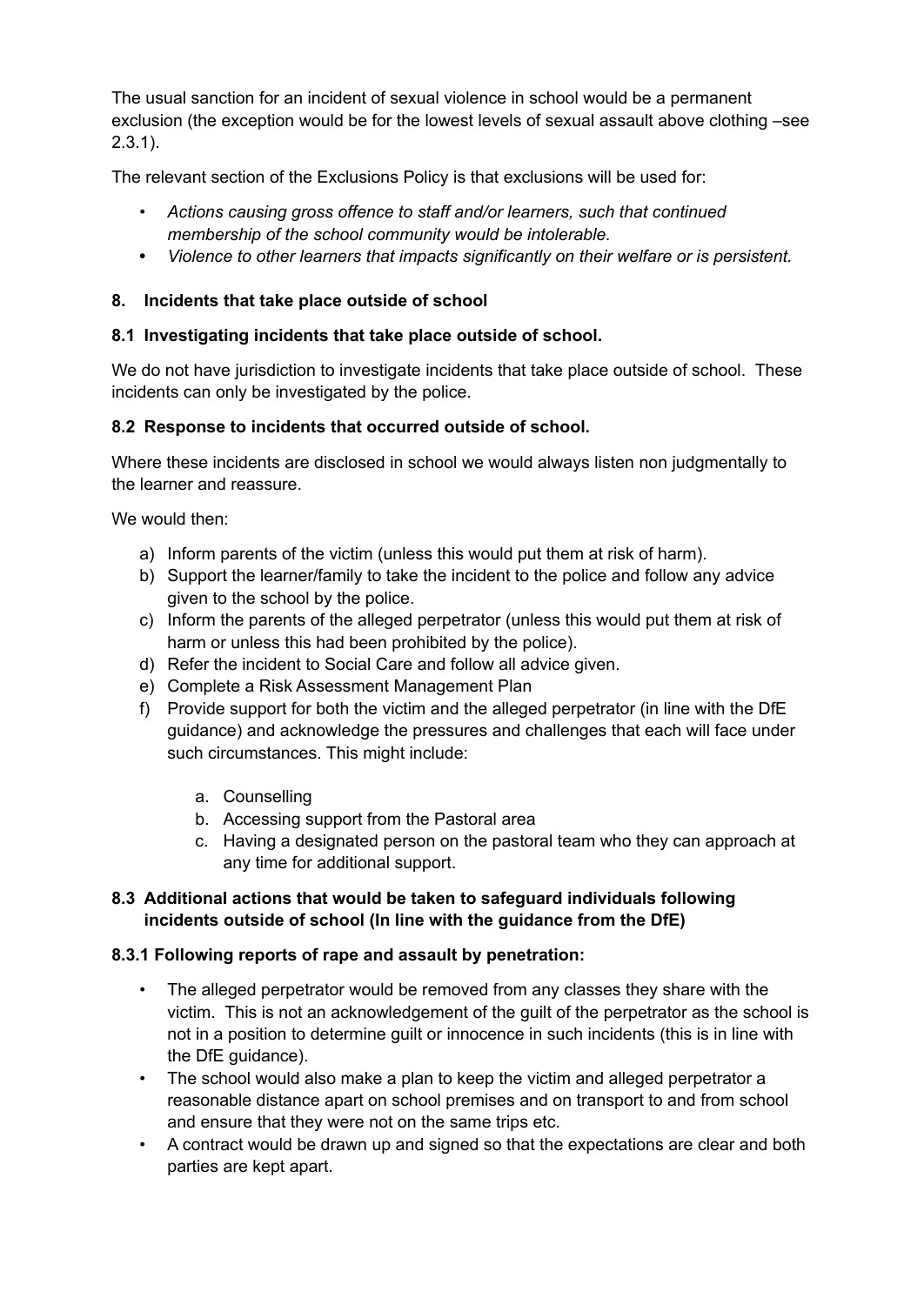• The wishes of the victim would be heard and, where possible, influence decision making, and they would be kept informed.

Should the police/Crown Prosecution Service inform the school that there are grounds for a trial/caution then the school would work with the family of the alleged perpetrator to organise a move to another school. The receiving school would be informed of the alleged actions so that further education and support could be put in place and so that the new school community could be appropriately safeguarded.

Should any learner be found guilty/accept a caution for an offence of this nature against a member of our school community, the school would move to Permanently Exclude under the Exclusion Policy as this would be evidence of an:

#### *Action causing gross offence to staff and/or learners, such that continued membership of the school community would be intolerable (Honywood School Exclusions Policy).*

It is often the case that the police/Crown Prosecution Service will decide not to move to charge an individual or to caution them. This does not mean the incident did not happen. The school will continue to educate and support both the individual reporting the incident and the alleged perpetrator. Contracts will continue to be in place to keep such individuals apart during lessons and activities in school and that will remain the case **until at least the end of that phase of their education (Key Stage 3, Key Stage 4)**. This is not a comment on the guilt of the alleged perpetrator as the school is not in a position to determine guilt or innocence in such cases. Both parties might have restrictions placed on things such as which trips could be accessed to ensure separation and sanctions (including permanent exclusion) would be put in place where contracts were broken.

#### **8.3.2 For other reports of Sexual Violence and Sexual Harassment**

The age of the alleged perpetrator would be taken into account in line with the NSPCC guidance. Incidents deemed at "Amber" level under the NSPCC toolkit, such as incidents of sexual harassment using sexualised language, or a single incident of inappropriate touching above clothing, might be dealt with by an educational intervention with the alleged perpetrator. However, for higher level incidents, the school would:

- Examine the likely proximity of the victim and alleged perpetrator and considerations regarding shared classes, sharing school premises and school transport, should be considered immediately and a contract put in place.
- The Safeguarding Team would complete a Risk Assessment Management Plan

Should the police/Crown Prosecution Service determine that there is enough evidence to proceed to a caution or a trial, then the school would work with the family of the perpetrator to organise a managed move to another school. The receiving school would be informed of the past behaviours so that further education and support could be put in place and the new school community could be safeguarded.

Should any learner be found guilty/accept a caution for an offence of this nature against a member of our school community, the school would also consider a move to Permanently Exclude under the Exclusion Policy as this could be evidence of an:

*Action causing gross offence to staff and/or learners, such that continued membership of the school community would be intolerable (Honywood School Exclusions Policy).*

Decisions would be made on a case-by case basis.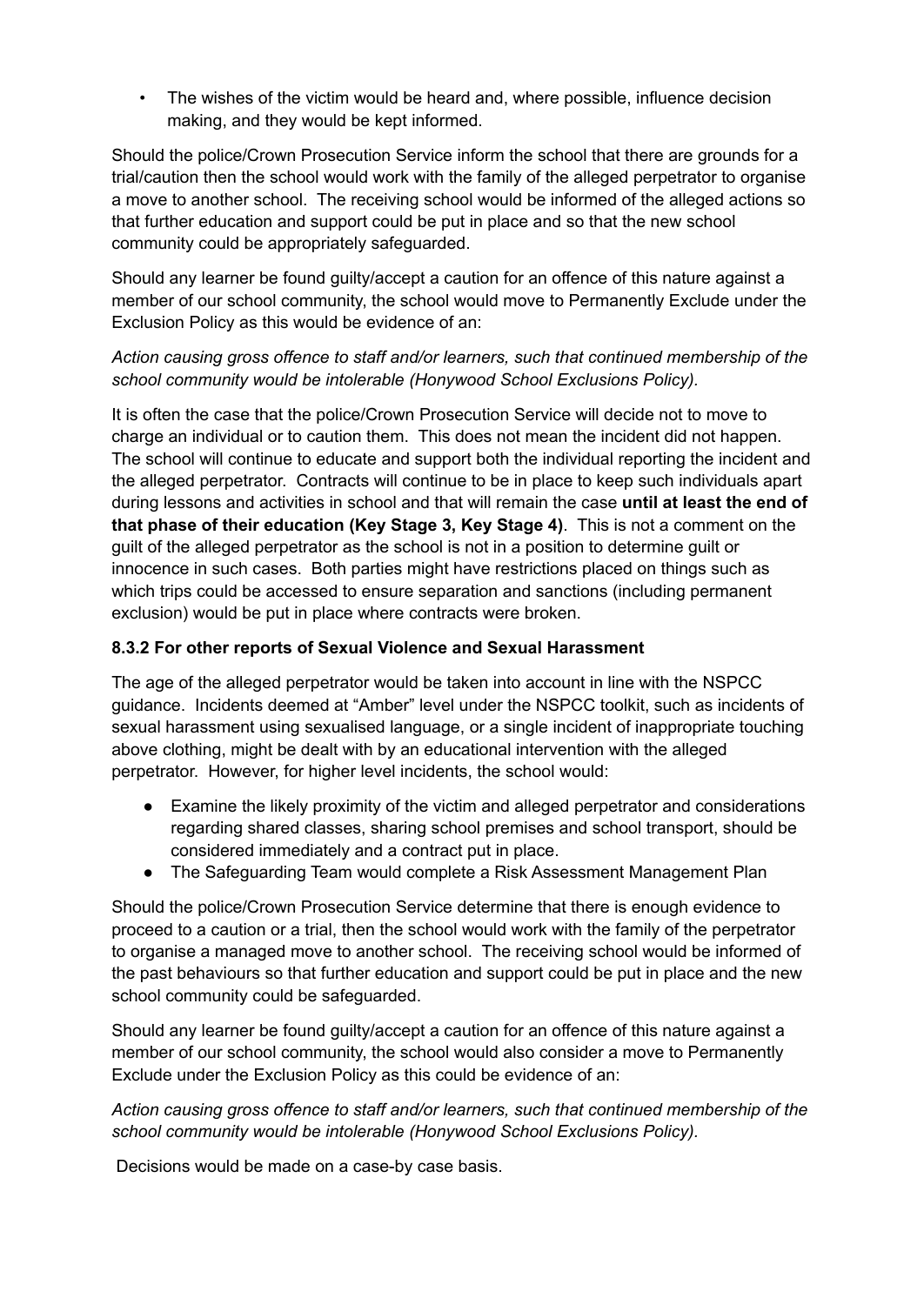#### **9. Responding to an incident of Sharing images of nudes or semi-nudes (sometimes referred to as sexting)**

All sharing of nude and semi-nude (e.g., displaying genitals and/or breasts or overtly sexual images of young people in their underwear) images, where one or both parties are under 18 is illegal. Non-consensual sharing of images is also illegal and so it is possible that two different crimes are being committed.

These incidents are very rare within school, but they are a considerable concern out of school and are often disclosed to school staff.

#### **9.1 Responding to incidents of Aggravated Sexting (any of pressure to share images, power imbalance, age imbalance, intent to harm, shared without consent, adult involvement)**

These incidents would always be reported to the police and the Essex Social Care Team and we would follow any guidance given.

The Safeguarding Team would complete a Risk Assessment Management Plan.

Support would be given to the victim and they would be supported to inform their parents (unless this would put them at risk of harm).

Our Safeguarding team would then look at what extra support each individual might need at this time (including the alleged perpetrator). This might include:

- a) Counselling
- b) Accessing support from the Safeguarding Team
- c) Having a designated person on the pastoral team who they can approach at any time for additional support.

#### **9.2 Responding to incidents of Experimental Sexting (mutually consensual with no power/age imbalance and no intent to harm)**

The law criminalising indecent images of children was created to protect children and young people from adults seeking to sexually abuse them or gain pleasure from their sexual abuse. It was not intended to criminalise children and young people. The law was also developed long before mass adoption of the internet, mobiles and digital photography. The guidance from the DfE instructs schools to avoid "unnecessary criminalisation" of children. This means that, where the sharing is deemed to be *Experimental,* the school may respond to incidents without involving the police. The Safeguarding lead must be satisfied that there is no evidence abusive or aggravating elements.

- 1) Where there is any doubt about the nature of the incidents, it would still be referred to the police in the knowledge that the police will also not seek to criminalise children, if it is confirmed that the sexting was *Experimental.*
- 2) The learners would be supported to inform their parents (unless this put them at risk of harm).
- 3) Advice and guidance would be given to the individuals involved with the intention of stopping this behaviour.

#### **10. Risk Assessment Management Plans**

We will complete a risk assessment following a report of harmful sexual behaviour. We will also consider all other learners at our school and any actions that may be appropriate to protect them.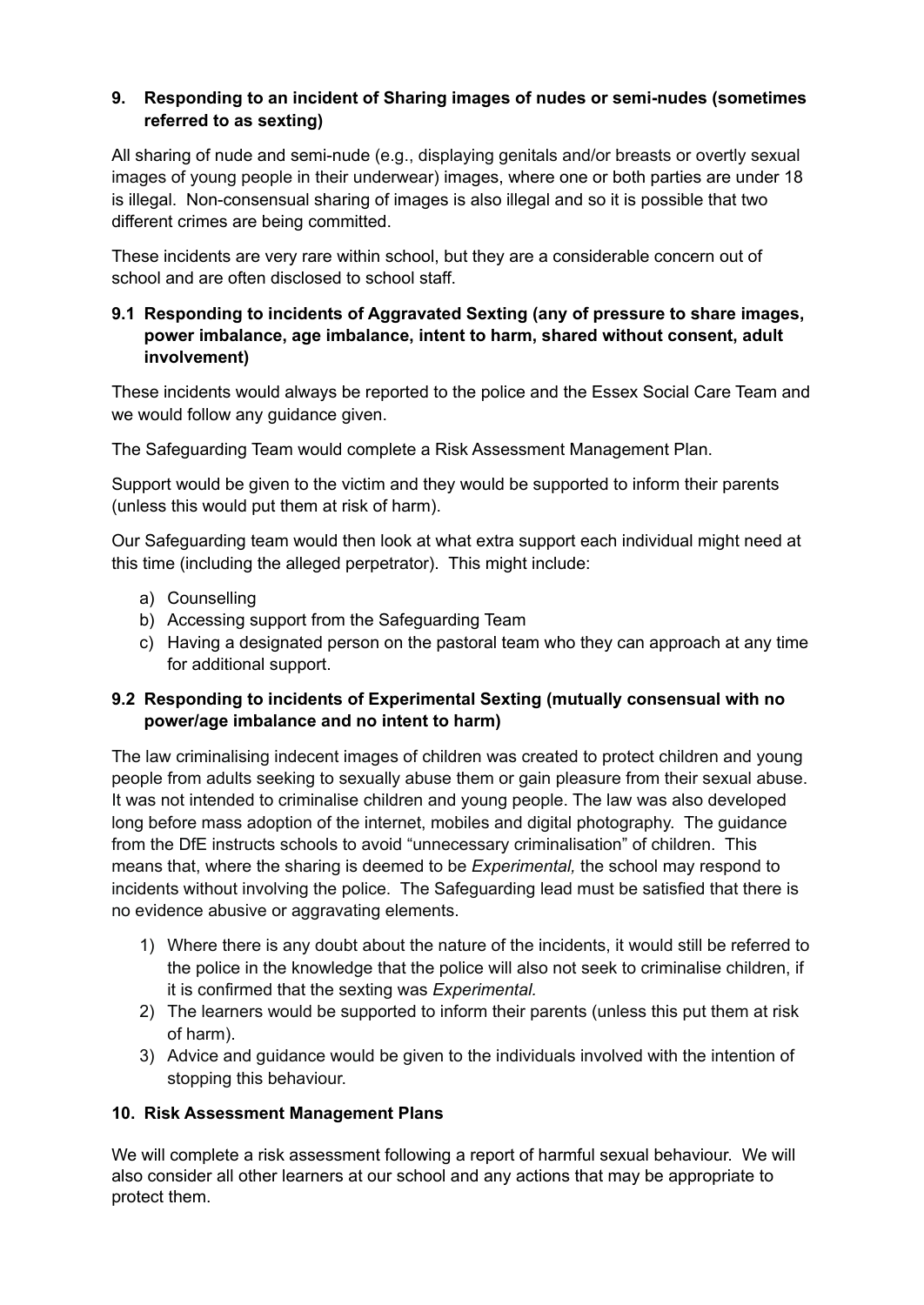Risk assessments will be regularly reviewed to ensure they remain relevant and fit for purpose. Where appropriate, the affected learner(s) and their parents and carers will be invited to contribute to the completion and review of the risk assessment.

#### **11. Supporting the learner who has allegedly experienced harmful sexual behaviour**

We will assess what short-term and long-term support a learner may need to help them manage the immediate aftermath of an incident, and to recover from what they have experienced. The learner's existing support network will be central to this work; we will work with other partners as appropriate and in accordance with the learner's wishes and, wherever appropriate, in discussion with parents / carers.

We will consider what is necessary to support the learner straightaway, for example by making adaptations to their timetable and giving access to in-school support (such as the Pastoral area, Counselling and our well-being provision) and taking steps to protect them from attention or peer pressure they may experience due to making a report. This work will be guided by a robust risk assessment process and we will ensure that the learner and their parents / carers have an opportunity to contribute. We will also ensure there is regular review of arrangements to be confident they meet the needs of all involved.

It may be necessary to make requests for support to external mental health and wellbeing services or for therapeutic intervention. We may also need to link with other agencies to remove inappropriate material from the Internet, such as the Internet Watch [Foundation](https://www.iwf.org.uk/).

#### **12. Supporting the learner who has allegedly displayed harmful sexual behaviour**

We have a duty of care to all learners, and we will protect and support learners who have displayed abusive or harmful sexual behaviour. We will do this through considering the needs of the learner, any risks to their safety and what multi-agency responses are needed to support them and their family. This work will be guided by a robust risk assessment process and we will ensure that the learner and their parents / carers have an opportunity to contribute. We will also ensure there is regular review of arrangements to be confident they meet the needs of all involved.

Some learners may not realise they have behaved abusively. We will avoid using language that may make them feel judged or criminalised and ensure that any intervention will be at the least intrusive level required to effectively address the behaviour.

We will consider appropriate sanctions using our behaviour policy, and work with the learner and their support network to consider measures that may help to address the learner's behaviour.

Where statutory intervention is not required or agreed, we may use early help instead. This means providing support as soon as a problem emerges, at any point in a learner's life. We will work with parents and carers and other relevant partners when following this approach, which can be particularly useful in addressing non-violent harmful sexual behaviour and may prevent escalation.

We will give access to support and well-being/ counselling services in school, as required and also liaise with external agencies for additional support, if required.

#### **13. Other Relevant Policies**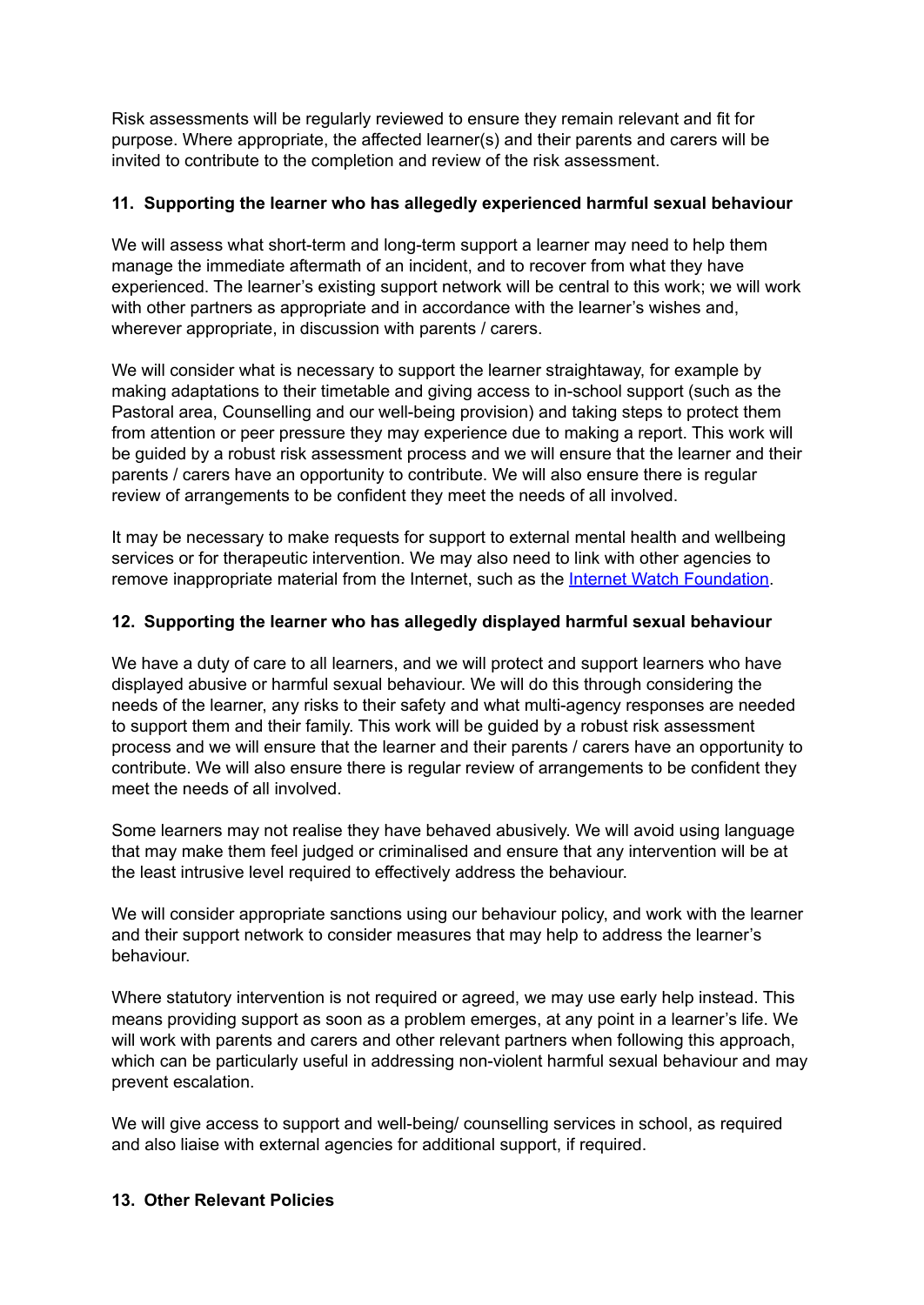- **• Safeguarding Policy**
- **• Behaviour Policy**
- **• Exclusions Policy**

#### **14. Useful links:**

<https://www.brook.org.uk/our-work/the-sexual-behaviours-traffic-light-tool>

Sharing nudes and semi-nudes: advice for education settings working with children and young people - GOV.UK (www.gov.uk)

#### **15. Appendices**

**Honywood School Risk Assessment Management Plan – Appendix 1 attached**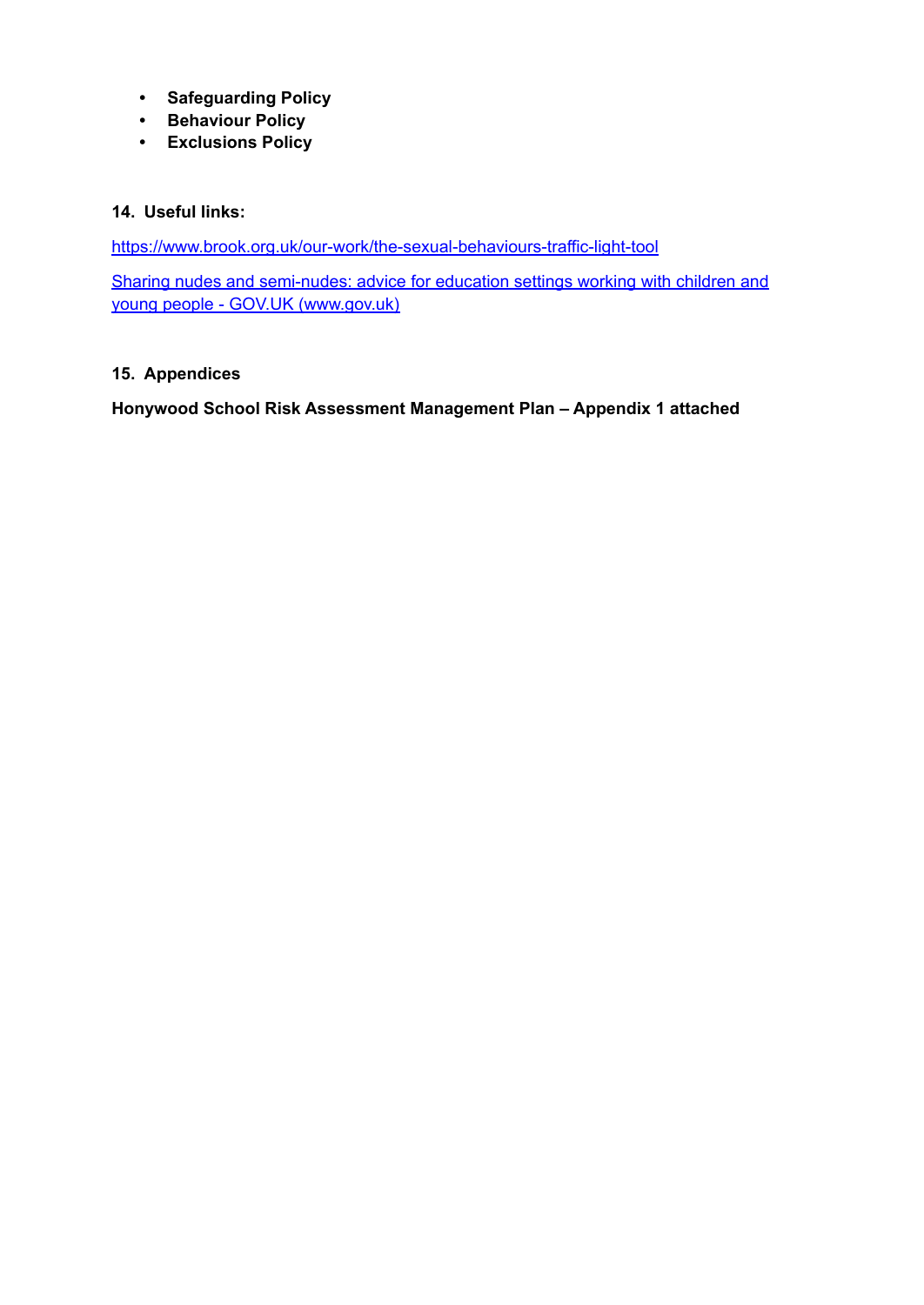

### Harmful Sexual Behaviour/ Peer on Peer Abuse Risk Assessment

| <b>Learners Name</b>                                        |  |
|-------------------------------------------------------------|--|
| <b>Learning Group</b>                                       |  |
| <b>Cohort</b>                                               |  |
| <b>Assessment Completed by:</b>                             |  |
| Date:                                                       |  |
| <b>Risk Identification</b>                                  |  |
| What is the foreseeable risk?                               |  |
| Is the risk potential or actual?                            |  |
| Who is affected by the risk?                                |  |
| In the Classroom:                                           |  |
| Times without classroom structure:                          |  |
| In which situation does the risk usually<br>occur?          |  |
| PE/Toilet arrangements                                      |  |
| If the risk arises, who is likely to be injured or<br>hurt? |  |
| What kind of injuries or harm is likely to<br>occur?        |  |
| Risk reduction strategies:                                  |  |
| Proactive interventions to prevent risk                     |  |
| Reactive interventions to respond to risk                   |  |